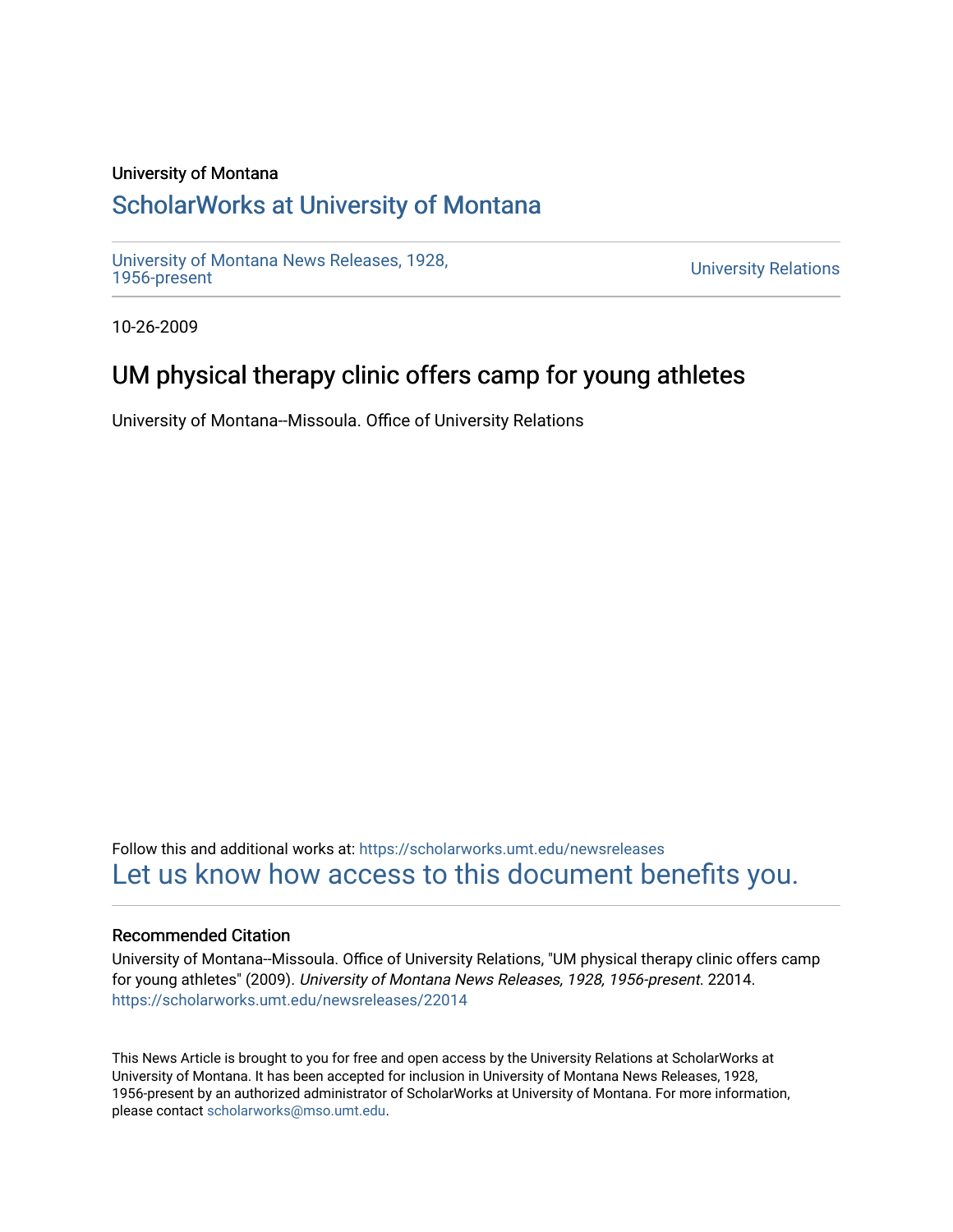

UNIVERSITY RELATIONS • MISSOULA, MT 59812 • 406.243.2522 • FAX: 406.243.4520

## EWS RELEASE

Oct. 26, 2009

**Contact:** Kendra Hovland, physical therapy aide, UM Sports and Orthopedic Physical Therapy Clinic, 406-243-4006. [umptclinic@spahs.umt.edu.](mailto:umptclinic@spahs.umt.edu)

#### **UM PHYSICAL THERAPY CLINIC OFFERS CAMP FOR YOUNG ATHLETES**

#### **MISSOULA-**

The University of Montana Sports and Orthopedic Physical Therapy Clinic will hold a six-week camp for middle school and high school athletes who want to perform better and prevent injuries.

The Sports Performance Enhancement and Injury Prevention Camp will take place from 6 to 7 p.m. Monday evenings from Nov. 2 to Dec. 7 at the UM Physical Therapy Clinic, located in Skaggs Building Room 129.

The cost to attend the six sessions is \$45. Registration and payment is required to reserve a spot. Call the clinic at 406-243-4006 to register by phone or request a mail-in registration form.

The camp, open to both male and female athletes, will be directed by Brenda Mahlum. director of UM's Physical Therapy Clinic and certified sports therapist. Campers will receive individual attention from strength and conditioning specialists while doing fun drills, building skills and learning to prevent injury.

During each camp session, participants will be divided into two groups, rotating between two 30-minute training programs. One features circuit core training and specific injuryprevention exercises on weight-training equipment, the other combines plyometrics, jump training, agility training, core training and correct skill techniques.